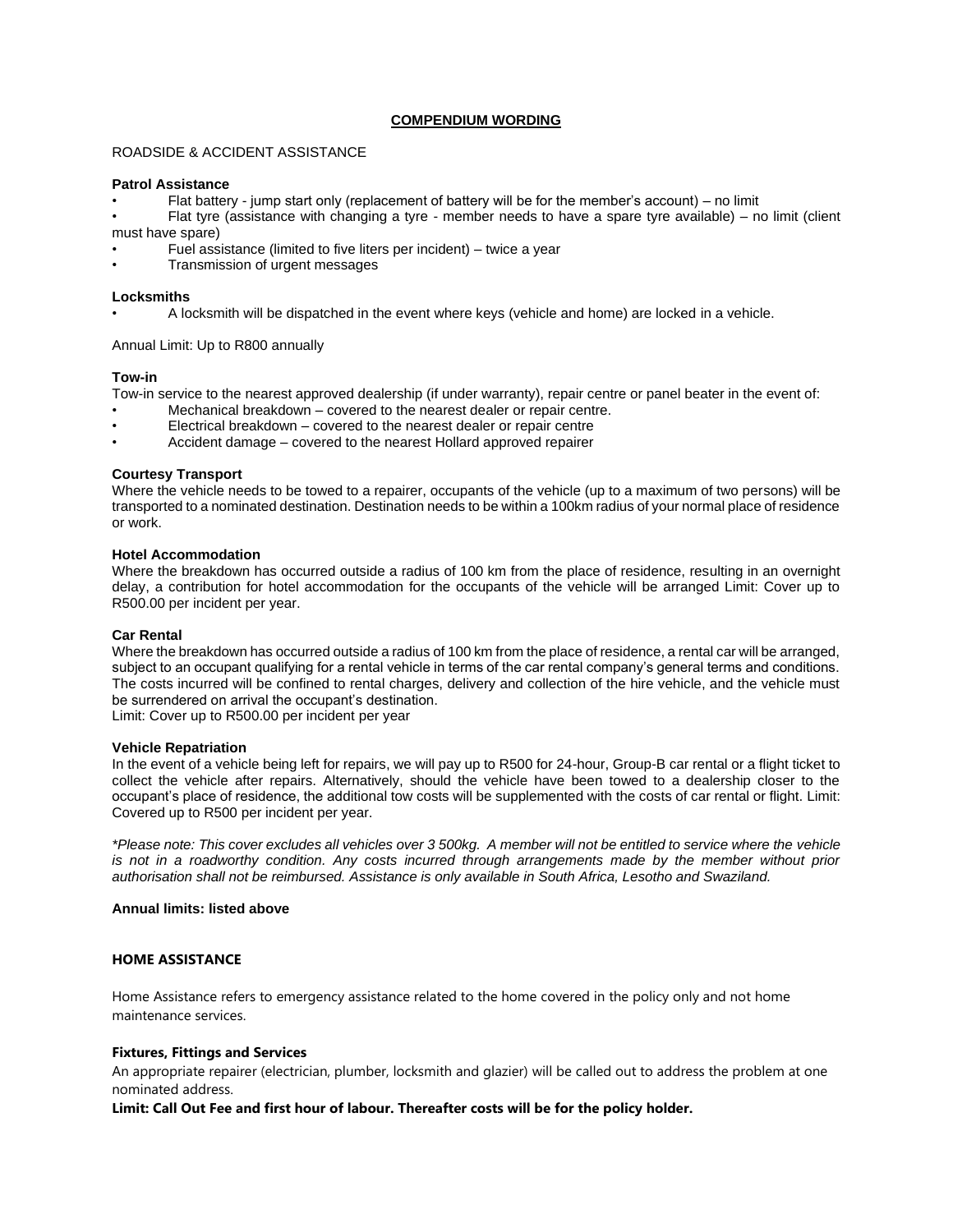*Please note that all parts and materials used are excluded and will be for the members account. Maintenance related issues are not covered.*

# **Emergency Services Notification**

At the policy holder's request, a notification of an emergency will be sent out to the police, traffic, fire brigade, ambulance, security or any other emergency service provider.

# **Call outs**

| <b>Emergency</b>  | <b>Inclusions</b>                                                          | <b>Exclusions</b>                                                              |
|-------------------|----------------------------------------------------------------------------|--------------------------------------------------------------------------------|
| <b>Electrical</b> | Distribution boards, circuits, main cables causing                         | Electrical gates and doors                                                     |
|                   | power failure                                                              |                                                                                |
|                   | Earth-leakage relays causing power failure                                 | Jacuzzi, swimming pool and borehole pumps                                      |
|                   | Geyser connections, thermostats and elements                               | Air conditioners and commercial refrigeration                                  |
|                   | Multiple plug points causing power failures                                | Repairs not complying with regulated specifications such<br>as SABS and others |
|                   | Lightning strikes on wiring causing power failures                         | All electrical motors (electric gate motors etc)                               |
|                   | Multiple burnt connections on wiring or plug                               | White Appliances (Stove, Refrigerator, Dishwasher etc)                         |
|                   | points causing power failure                                               |                                                                                |
|                   | <b>General House Wiring</b>                                                |                                                                                |
|                   | Connections to all electrical motors causing power                         |                                                                                |
|                   | failure                                                                    |                                                                                |
|                   | Municipal connections inside the property causing                          |                                                                                |
|                   | power failure                                                              |                                                                                |
| Plumbing          | Burst water connections and pipes that are not                             | Concealed pipes are not covered.                                               |
|                   | concealed and are causing further structural                               | Specialist are not covered e.g Leak Detectors                                  |
|                   | damage                                                                     |                                                                                |
|                   | Overflowing blocked drains (internal & external)                           | Specialist are not covered e.g Drain specialist like Roto-                     |
|                   | that can cause further structural damage                                   | Rooter & Drain Surgeon                                                         |
|                   | Geyser Problems (No hot water - dependent on                               | Repairs not complying with regulated specifications such                       |
|                   | case circumstances, water pressure, overflowing                            | as SABS and others.                                                            |
|                   | qeyser)                                                                    | Replacement of a burst geyser                                                  |
|                   |                                                                            | Jacuzzis, swimming pools and boreholes                                         |
| Locksmith         |                                                                            | Leaking tap that runs into a basin/sink or shower                              |
|                   | If keys are broken off or lost for a main entrance or<br>exit of the house | Outbuildings, bedrooms and garages                                             |
|                   |                                                                            | Padlocks                                                                       |
|                   | If a child is locked inside the house or any room<br>within the house      |                                                                                |
| <b>Glaziers</b>   | Any glass that has been damaged or broken and is                           |                                                                                |
|                   | causing a security risk to your premises                                   | Mirrors or any specialised glass                                               |
|                   |                                                                            |                                                                                |

A summary of this product is illustrated in the table below;

*\*Please note: For any other cases not mentioned above and parts, we will be able to assist the member with referrals but they will be liable for ALL the costs.*

**Annual limit:** 3 incidents.

# **EMERGENCY MEDICAL SERVICE**

### **Medical Advice and Information Hotline**

Medical personnel, including paramedics, nurses and doctors, are available 24 hours a day to provide general medical information and advice. This is an advisory service, as a telephonic conversation does not permit an accurate diagnosis.

#### **Emergency Medical Advice and Assistance Hotline**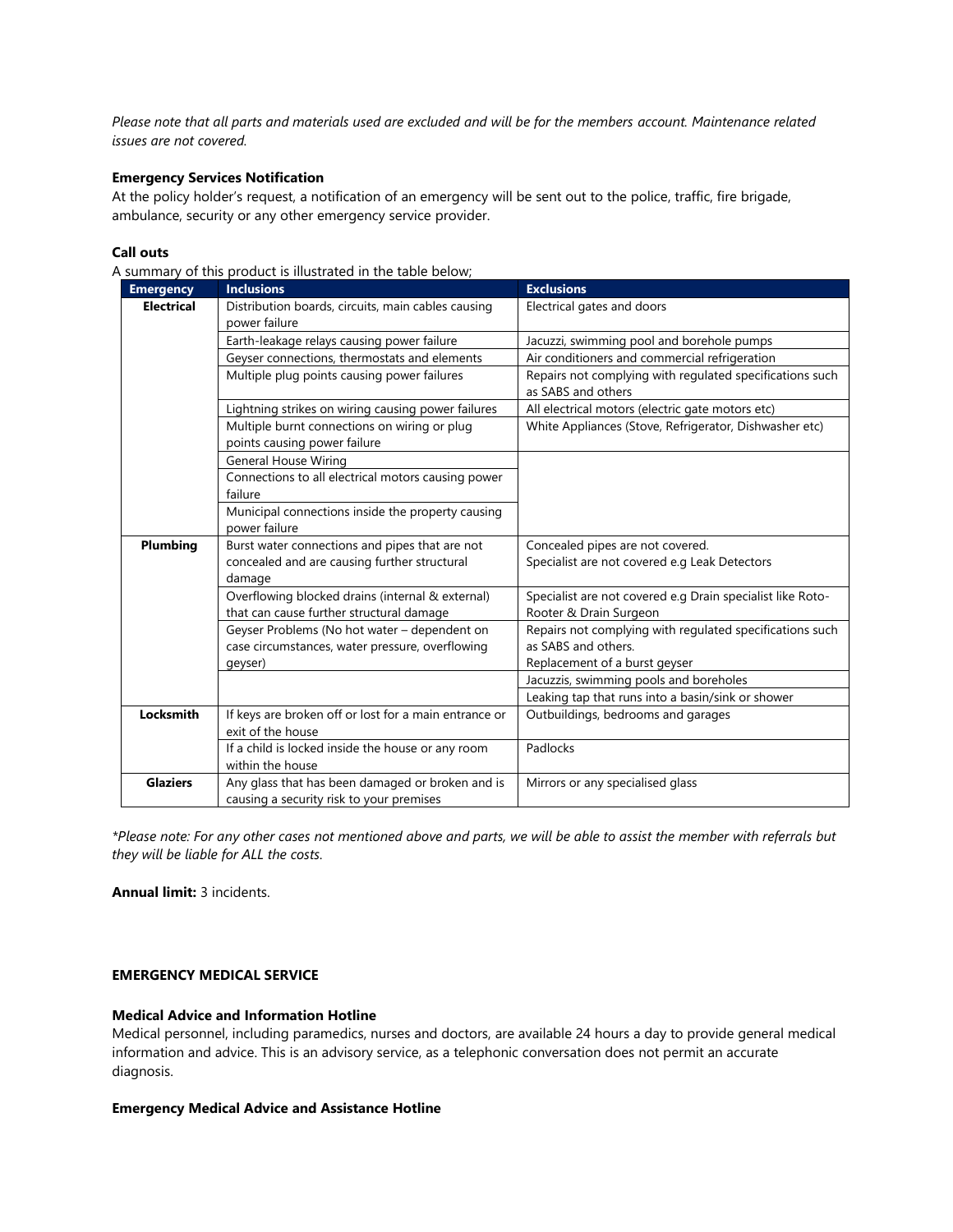In addition to the general medical advice service, one call to the same number will trigger the medical operators who will guide you through a medical crisis situation, provide you with emergency advice and organise for you to receive the support you require.

### **Referral to Crisis Line**

Bereavement counselling, HIV counselling, Suicide counselling.

#### **Referrals to Medical Practitioners and Facilities**

We will refer you to the nearest medical facility or practitioners.

#### **Emergency Medical Response to the Scene of a Medical Emergency**

An appropriate response will be undertaken whereby a response vehicle will be dispatched immediately to the scene of a medical emergency where appropriate lifesaving support will be provided to the member/s and where relevant, the member/s will be stabilised before transfer is provided to the closest appropriate medical facility.

### **Medical Transportation**

In the event of You experiencing a medical emergency, we will arrange for emergency medical transport by way of an ambulance to the nearest accepting medical facility capable of providing adequate care. Limited to R5 000 per event."

### **Inter-hospital Transfer**

If the doctor, in consultation with the attending doctor, determines that treatment should continue at an alternate medical facility (because the necessary treatment cannot be continued at the present facility) we will arrange for transportation to the closest facility where the treatment can be continued after you have been stabilised.

### **Medical Repatriation**

In the event of your hospitalisation outside of your hometown, we will assist in arranging for your repatriation to your hometown once you have been treated.

#### **Escorted Return of Minors**

In the event of your children being stranded as a result of your hospitalisation, we will arrange for their transportation, under supervision where necessary, into the care of a person nominated by you.

#### **Compassionate Visits**

Should you be hospitalised outside your hometown for a period exceeding five (5) consecutive days, we will arrange for the transportation of a close relative to visit you.

*\*Please note: This cover is only valid within the borders of South Africa.* 

**Annual limit:** R50 000 per policy.

### **HOME SAFE CHAUFFEUR**

This product is designed to encourage responsible driving decisions. **Benefits are as follows:**

- We will ensure that you and your vehicle arrive home safely. We will dispatch a vehicle with two drivers (where possible) and drive you home in your own car
- All drivers are in possession of a public driver's permit, carry a cell phone and dress professionally. The drivers all speak English

## **Terms and Conditions**

- Bookings can be arranged between the following hours:
	- $\triangleright$  Mondays to Thursdays 17:00 01:00
	- ➢ Fridays 15:00 03:00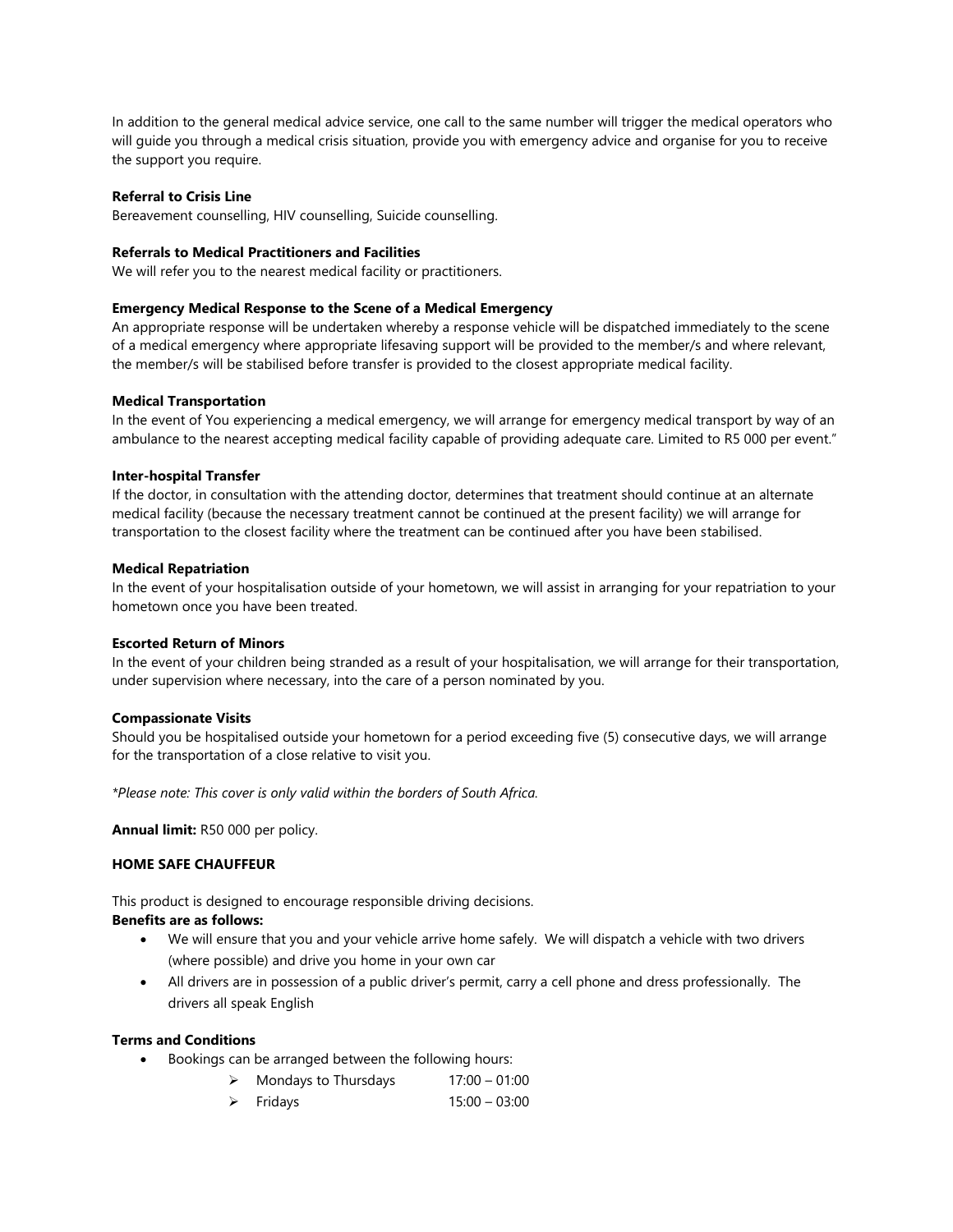- ➢ Saturdays 16:00 02:00
- ➢ Sundays 16:00 midnight
- The service is available within a 50km radius of city centres in Johannesburg, Pretoria, Durban, Cape Town, Nelspruit, Polokwane, Kimberley, Port Elizabeth, East London, George, Bloemfontein and Pietermaritzburg.
- *Ad hoc* or last minute requests will be accommodated by the Service Provider on a best-effort basis with a maximum expected delay of 90 minutes. This Service is subject to the availability of a standby team at the time of the request
- Pre-bookings for public holidays need to be made before 17:00 on the day before the public holiday.
- At the specified time and location, the call centre will notify you that the pick-up driver has arrived at which time you will have 15 minutes to meet the driver. After the 15 minutes, the call centre will notify you that the pick-up driver will be leaving and the trip will be cancelled.
- Cancellation and rescheduling fees:
	- o Two hours prior to booked collection time Rnil
	- o One hour prior to booked collection time one trip will be eliminated

# **Annual limit:** 6 trips

# **INTELLIGENT PANIC**

This Product is a low cost USSD panic solution suitable for all cell phones for both commercial and personal policies. This USSD string allows for anytime access to the 24 hour emergency call centre.

# **GLOBAL APP**

This Global App solution provides the latest in Value Added Insurance Technology by users with direct access to their policy benefits and assistance to the 24 hour call centre at the touch of a button. The App provides contact 24hours a day via our Live Chat feature as well as capture vital information that can save time, and costs from the scene of an accident such as location verified drivers licence data, verified vehicle data, photo's, witnesses, medical data and policy data.

# **EDGE WORDING**

## **ROADSIDE & ACCIDENT ASSISTANCE**

## **Patrol Assistance**

• Flat battery - jump start only (replacement of battery will be for the member's account)

- Flat tyre (assistance with changing a tyre member needs to have a spare tyre available) (client must have spare)
- Fuel assistance (limited to five liters per incident)
- Transmission of urgent messages

Annual Limit: R520.00 per incident annually.

## **Locksmiths**

• A locksmith will be dispatched in the event where keys (vehicle and home) are locked in a vehicle.

Annual Limit: Up to R800 annually.

## **Tow-in**

Tow-in service to the nearest approved dealership (if under warranty), repair centre or panel beater in the event of:

- Mechanical breakdown covered to the nearest dealer or repair centre within 40Km roundtrip
- Electrical breakdown covered to the nearest dealer or repair centre within 40Km roundtrip
- Accident damage Covered to the nearest Edge Assist Yard within 40km roundtrip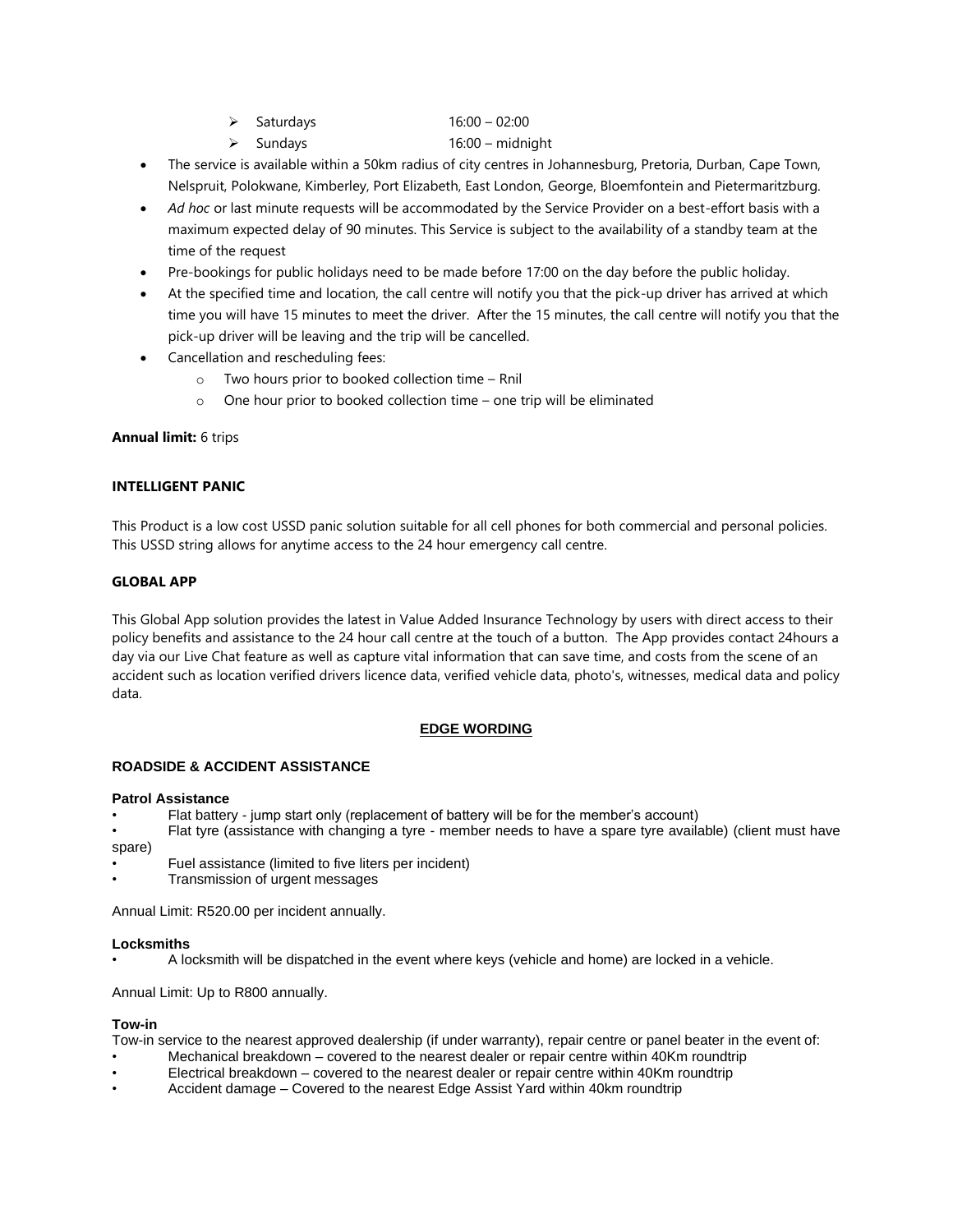### **Courtesy Transport**

Where the vehicle needs to be towed to a repairer, occupants of the vehicle (up to a maximum of two persons) will be transported to a nominated destination. Destination needs to be within a 100km radius of your normal place of residence or work.

#### **Hotel Accommodation**

Where the breakdown has occurred outside a radius of 100 km from the place of residence, resulting in an overnight delay, a contribution for hotel accommodation for the occupants of the vehicle will be arranged Limit: Cover up to R500.00 per incident per year.

# **Car Rental**

Where the breakdown has occurred outside a radius of 100 km from the place of residence, a rental car will be arranged, subject to an occupant qualifying for a rental vehicle in terms of the car rental company's general terms and conditions. The costs incurred will be confined to rental charges, delivery and collection of the hire vehicle, and the vehicle must be surrendered on arrival the occupant's destination.

Limit: Cover up to R500.00 per incident per year

#### **Vehicle Repatriation**

In the event of a vehicle being left for repairs, we will pay up to R500 for 24-hour, Group-B car rental or a flight ticket to collect the vehicle after repairs. Alternatively, should the vehicle have been towed to a dealership closer to the occupant's place of residence, the additional tow costs will be supplemented with the costs of car rental or flight. Limit: Covered up to R500 per incident per year.

*\*Please note: This cover excludes all vehicles over 3 500kg. A member will not be entitled to service where the vehicle is not in a roadworthy condition. Any costs incurred through arrangements made by the member without prior authorisation shall not be reimbursed. Assistance is only available in South Africa, Lesotho and Swaziland.*

## **Annual limits: listed above**

## **HOME ASSISTANCE**

Home Assistance refers to emergency assistance related to the home covered in the policy only and not home maintenance services.

## **Fixtures, Fittings and Services**

An appropriate repairer (electrician, plumber, locksmith and glazier) will be called out to address the problem at one nominated address.

## **Limit: Call Out Fee and first hour of labour. Thereafter costs will be for the policy holder.**

*Please note that all parts and materials used are excluded and will be for the members account. Maintenance related issues are not covered.*

## **Emergency Services Notification**

At the policy holder's request, a notification of an emergency will be sent out to the police, traffic, fire brigade, ambulance, security or any other emergency service provider.

#### **Call outs**

A summary of this product is illustrated in the table below;

| <b>Emergency</b>  | <b>Inclusions</b>                                                   | <b>Exclusions</b>                                                              |
|-------------------|---------------------------------------------------------------------|--------------------------------------------------------------------------------|
| <b>Electrical</b> | Distribution boards, circuits, main cables causing<br>power failure | Electrical gates and doors                                                     |
|                   | Earth-leakage relays causing power failure                          | Jacuzzi, swimming pool and borehole pumps                                      |
|                   | Geyser connections, thermostats and elements                        | Air conditioners and commercial refrigeration                                  |
|                   | Multiple plug points causing power failures                         | Repairs not complying with regulated specifications such<br>as SABS and others |
|                   | Lightning strikes on wiring causing power failures                  | All electrical motors (electric gate motors etc)                               |
|                   | Multiple burnt connections on wiring or plug                        | White Appliances (Stove, Refrigerator, Dishwasher etc)                         |
|                   | points causing power failure                                        |                                                                                |
|                   | General House Wiring                                                |                                                                                |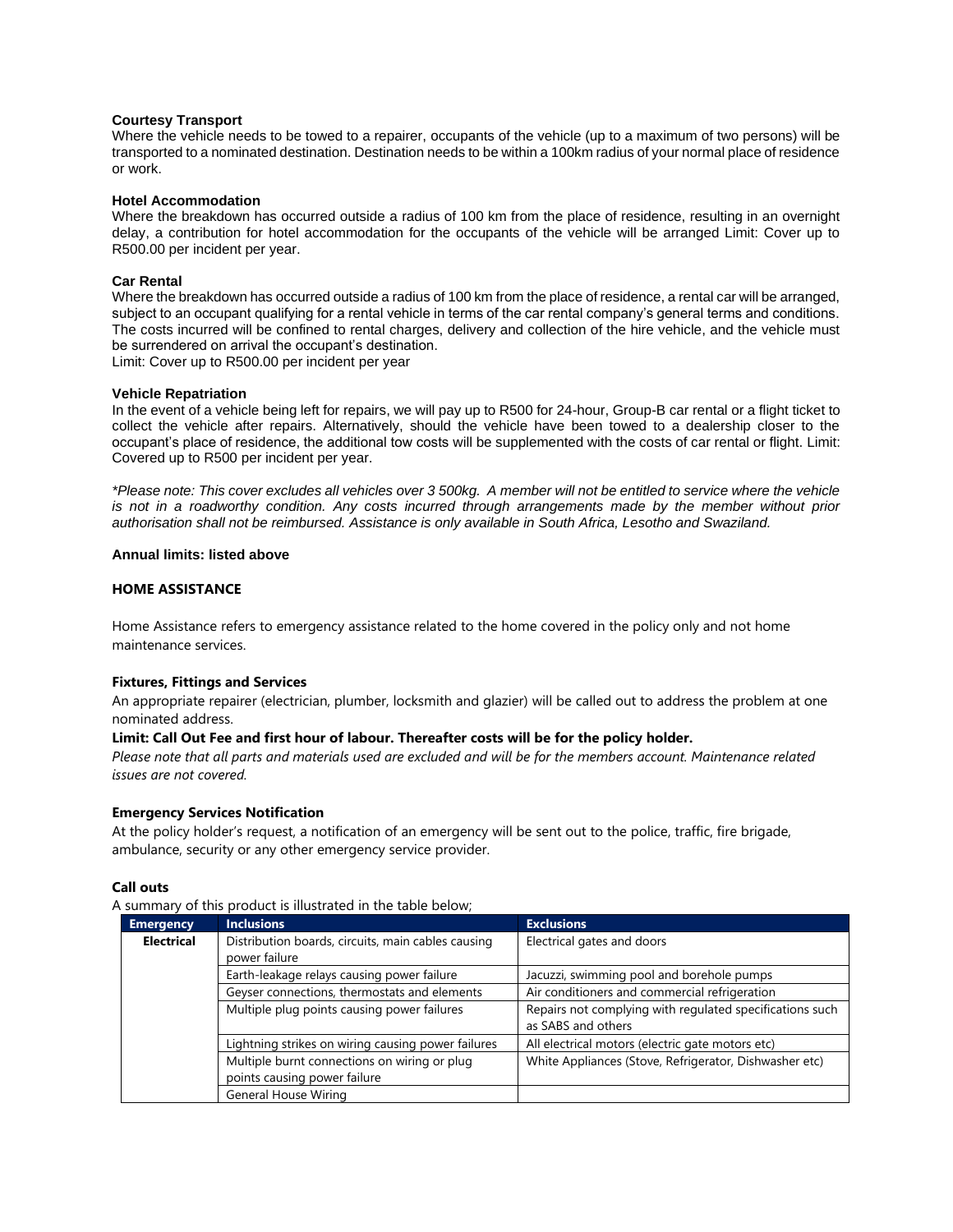|                 | Connections to all electrical motors causing power<br>failure<br>Municipal connections inside the property causing<br>power failure |                                                                                                                  |
|-----------------|-------------------------------------------------------------------------------------------------------------------------------------|------------------------------------------------------------------------------------------------------------------|
| Plumbing        | Burst water connections and pipes that are not<br>concealed and are causing further structural<br>damage                            | Concealed pipes are not covered.<br>Specialist are not covered e.g Leak Detectors                                |
|                 | Overflowing blocked drains (internal & external)<br>that can cause further structural damage                                        | Specialist are not covered e.g Drain specialist like Roto-<br>Rooter & Drain Surgeon                             |
|                 | Geyser Problems (No hot water - dependent on<br>case circumstances, water pressure, overflowing<br>geyser)                          | Repairs not complying with regulated specifications such<br>as SABS and others.<br>Replacement of a burst geyser |
|                 |                                                                                                                                     | Jacuzzis, swimming pools and boreholes                                                                           |
|                 |                                                                                                                                     | Leaking tap that runs into a basin/sink or shower                                                                |
| Locksmith       | If keys are broken off or lost for a main entrance or<br>exit of the house                                                          | Outbuildings, bedrooms and garages                                                                               |
|                 | If a child is locked inside the house or any room<br>within the house                                                               | Padlocks                                                                                                         |
| <b>Glaziers</b> | Any glass that has been damaged or broken and is<br>causing a security risk to your premises                                        | Mirrors or any specialised glass                                                                                 |

*\*Please note: For any other cases not mentioned above and parts, we will be able to assist the member with referrals but they will be liable for ALL the costs.*

**Annual limit:** 3 incidents.

# **EMERGENCY MEDICAL SERVICE (Access Only)**

#### **Medical Advice and Information Hotline**

Medical personnel, including paramedics, nurses and doctors, are available 24 hours a day to provide general medical information and advice. This is an advisory service, as a telephonic conversation does not permit an accurate diagnosis.

# **Emergency Medical Advice and Assistance Hotline**

In addition to the general medical advice service, one call to the same number will trigger the medical operators who will guide you through a medical crisis situation, provide you with emergency advice and organise for you to receive the support you require.

## **Referral to Crisis Line**

Bereavement counselling, HIV counselling, Suicide counselling.

## **Referrals to Medical Practitioners and Facilities**

We will refer you to the nearest medical facility or practitioners.

## **Emergency Medical Response to the Scene of a Medical Emergency**

An appropriate response will be undertaken whereby a response vehicle will be dispatched immediately to the scene of a medical emergency where appropriate lifesaving support will be provided to the member/s and where relevant, the member/s will be stabilised before transfer is provided to the closest appropriate medical facility.

### **Medical Transportation**

In the event of You experiencing a medical emergency, we will arrange for emergency medical transport by way of an ambulance to the nearest accepting medical facility capable of providing adequate care. Limited to R5 000 per event."

#### **Inter-hospital Transfer**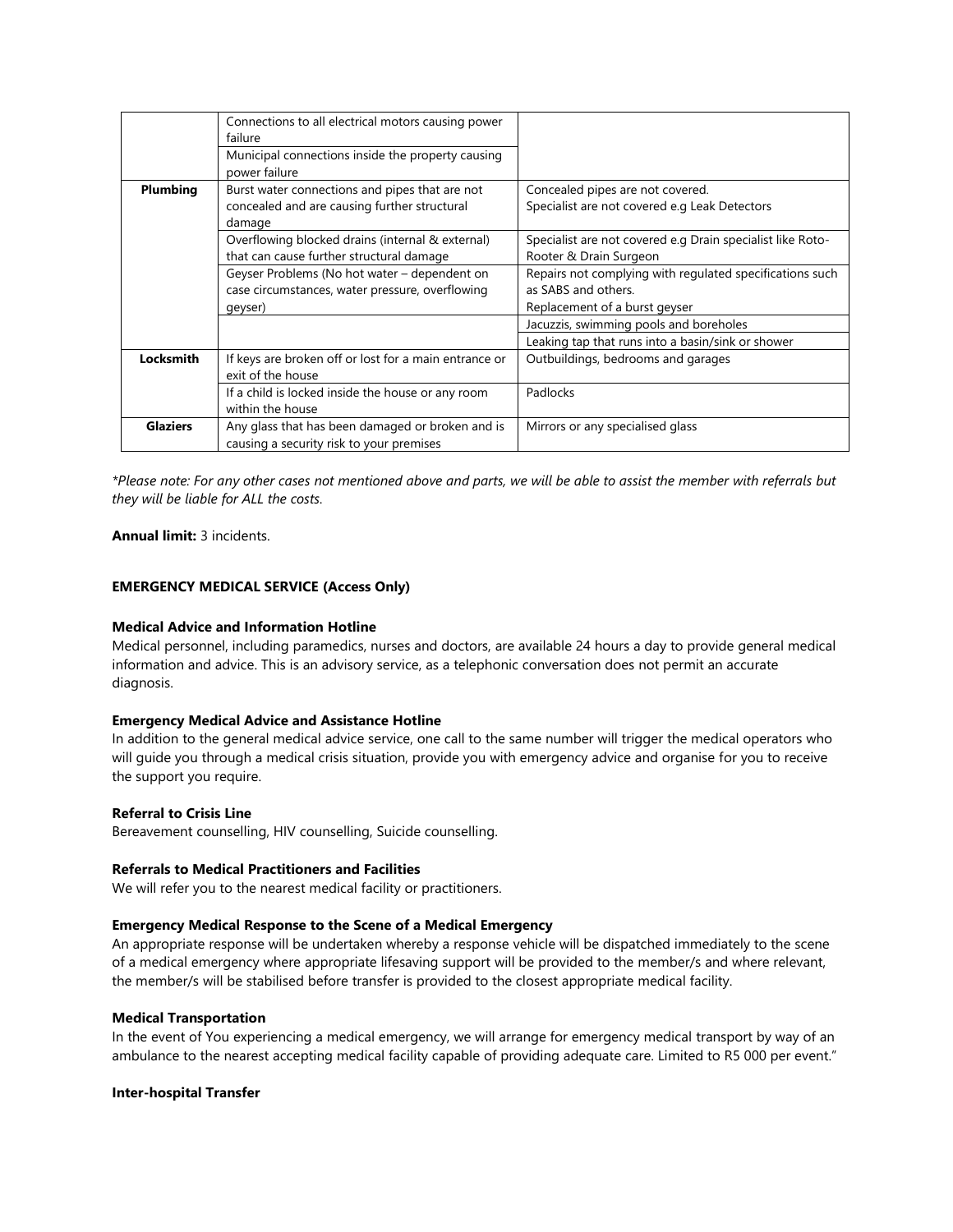If the doctor, in consultation with the attending doctor, determines that treatment should continue at an alternate medical facility (because the necessary treatment cannot be continued at the present facility) we will arrange for transportation to the closest facility where the treatment can be continued after you have been stabilised.

## **Medical Repatriation**

In the event of your hospitalisation outside of your hometown, we will assist in arranging for your repatriation to your hometown once you have been treated.

## **Escorted Return of Minors**

In the event of your children being stranded as a result of your hospitalisation, we will arrange for their transportation, under supervision where necessary, into the care of a person nominated by you.

## **Compassionate Visits**

Should you be hospitalised outside your hometown for a period exceeding five (5) consecutive days, we will arrange for the transportation of a close relative to visit you.

*\*Please note: This cover is only valid within the borders of South Africa.* 

**Annual limit:** Access only – Client to pay for Utilisation

# **HOME SAFE CHAUFFEUR**

This product is designed to encourage responsible driving decisions.

# **Benefits are as follows:**

- We will ensure that you and your vehicle arrive home safely. We will dispatch a vehicle with two drivers (where possible) and drive you home in your own car
- All drivers are in possession of a public driver's permit, carry a cell phone and dress professionally. The drivers all speak English

## **Terms and Conditions**

- Bookings can be arranged between the following hours:
	- $\triangleright$  Mondays to Thursdays 17:00 01:00
	- ➢ Fridays 15:00 03:00
	- ➢ Saturdays 16:00 02:00
	- ➢ Sundays 16:00 midnight
- The service is available within a 50km radius of city centres in Johannesburg, Pretoria, Durban, Cape Town, Nelspruit, Polokwane, Kimberley, Port Elizabeth, East London, George, Bloemfontein and Pietermaritzburg.
- *Ad hoc* or last minute requests will be accommodated by the Service Provider on a best-effort basis with a maximum expected delay of 90 minutes. This Service is subject to the availability of a standby team at the time of the request
- Pre-bookings for public holidays need to be made before 17:00 on the day before the public holiday.
- At the specified time and location, the call centre will notify you that the pick-up driver has arrived at which time you will have 15 minutes to meet the driver. After the 15 minutes, the call centre will notify you that the pick-up driver will be leaving and the trip will be cancelled.
- Cancellation and rescheduling fees:
	- o Two hours prior to booked collection time Rnil
	- o One hour prior to booked collection time one trip will be eliminated

## **Annual limit:** 6 trips